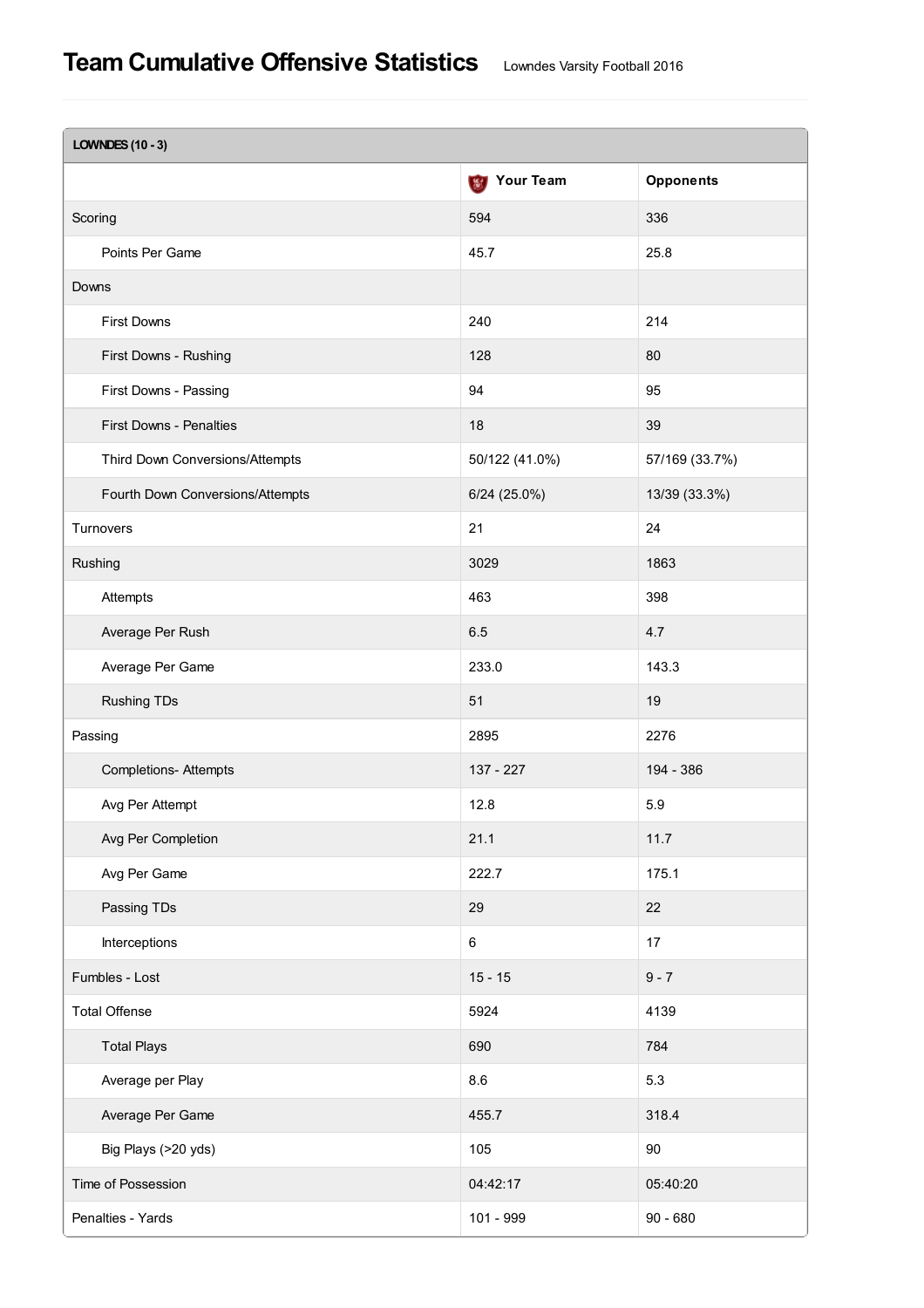| <b>TURNOVER BREAKDOWN</b> |            |              |                 |            |              |             |  |  |
|---------------------------|------------|--------------|-----------------|------------|--------------|-------------|--|--|
| <b>TAKEAWAY</b>           |            |              | <b>GIVEAWAY</b> |            |              |             |  |  |
| <b>INT</b>                | <b>FUM</b> | <b>TOTAL</b> | <b>INT</b>      | <b>FUM</b> | <b>TOTAL</b> | <b>DIFF</b> |  |  |
| 19                        |            | 26           | 6               | 15         | 21           | 'ს          |  |  |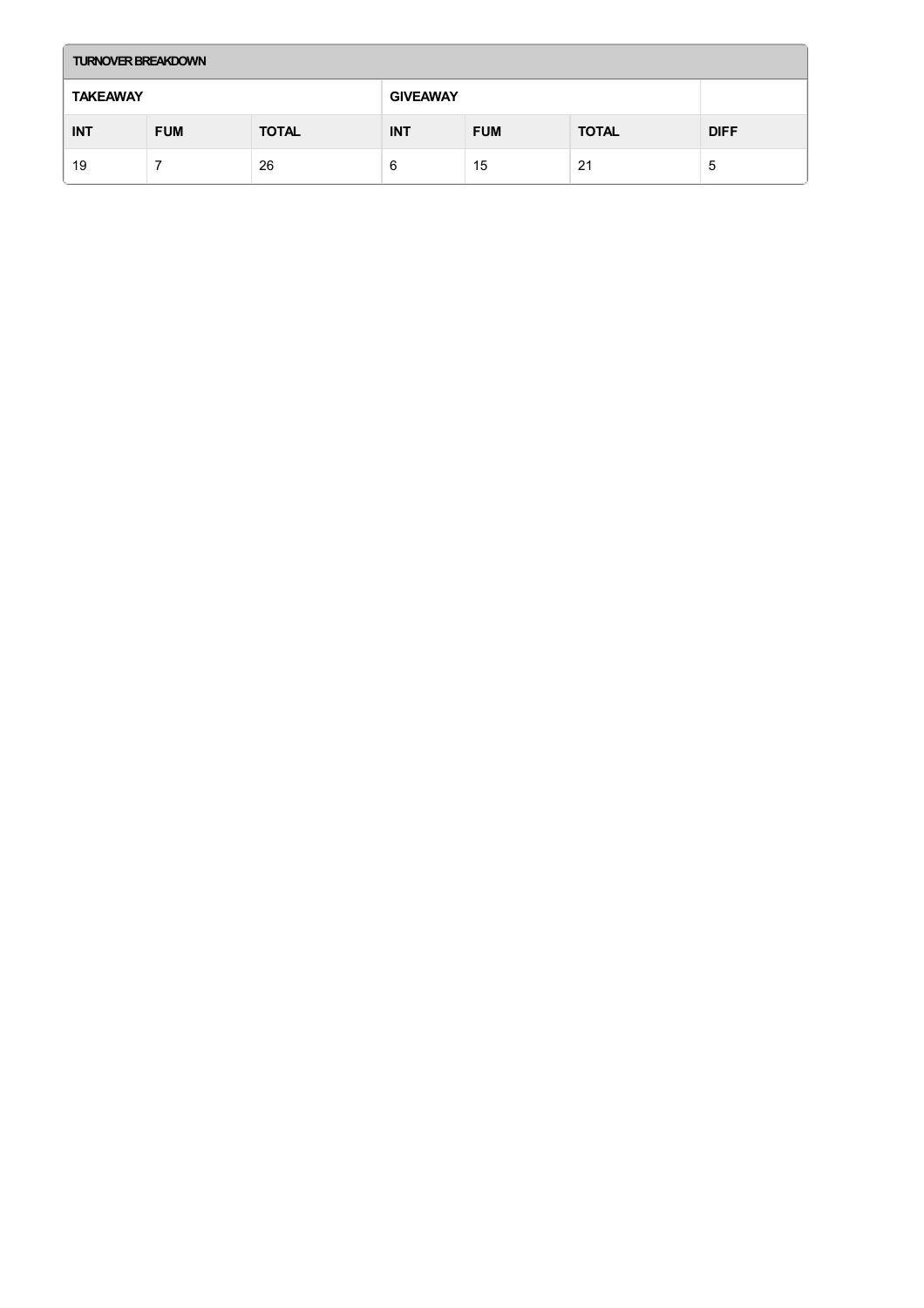## **Offensive Cumulative Statistics** Lowndes Varsity Football <sup>2016</sup>

| <b>RUSHING</b>     |    |                |         |          |                |            |  |  |  |
|--------------------|----|----------------|---------|----------|----------------|------------|--|--|--|
| <b>Name</b>        | G  | Att            | Yds     | Avg      | <b>TD</b>      | <b>YPG</b> |  |  |  |
| #1 Michael Barrett | 13 | 171            | 1203    | 7.0      | 22             | 92.5       |  |  |  |
| #6 Travis Tisdale  | 13 | 129            | 1080    | 8.4      | 15             | 83.1       |  |  |  |
| #21 J.D. Lee       | 13 | 78             | 457     | 5.9      | 6              | 35.2       |  |  |  |
| #4 Tyson Harris    | 13 | 17             | 100     | 5.9      | $\overline{4}$ | 7.7        |  |  |  |
| #33 Deonte Moore   | 13 | 29             | 99      | 3.4      | $\mathbf{1}$   | 7.6        |  |  |  |
| #2 Jaylon Bell     | 13 | 15             | 59      | 3.9      | $\mathbf{1}$   | 4.5        |  |  |  |
| #25 Xavier Jenkins | 13 | $\overline{5}$ | 26      | 5.2      | $\mathbf 0$    | 2.0        |  |  |  |
| #11 Caleb Burns    | 13 | $\overline{7}$ | 24      | 3.4      | $\mathbf{1}$   | 1.8        |  |  |  |
| #45 Tyson Shaw     | 13 | $\mathbf{1}$   | 10      | 10.0     | $\pmb{0}$      | 0.8        |  |  |  |
| #24 Cameron Carter | 13 | $\overline{2}$ | $\,8\,$ | 4.0      | $\pmb{0}$      | 0.6        |  |  |  |
| #10 Jeffrey Davis  | 13 | $\overline{c}$ | $(-1)$  | $(-0.5)$ | $\pmb{0}$      | $(-0.1)$   |  |  |  |
| #23 Joshua Harris  | 13 | $\mathbf{1}$   | $(-2)$  | $(-2.0)$ | $\mathbf 0$    | $(-0.2)$   |  |  |  |
| #14 Jalen Smith    | 13 | $\mathbf{1}$   | $(-3)$  | $(-3.0)$ | $\pmb{0}$      | $(-0.2)$   |  |  |  |
| #13 Tayvonn Kyle   | 13 | $\overline{2}$ | $(-9)$  | $(-4.5)$ | $\pmb{0}$      | $(-0.7)$   |  |  |  |
| #9 Adam Tedder     | 13 | $\sqrt{3}$     | $(-22)$ | $(-7.3)$ | $\mathbf{1}$   | $(-1.7)$   |  |  |  |

## **PASSING**

| <b>Name</b>        | G  | Cmp         | Att | Yds         | TD           | Int         | <b>YPG</b> | Pct     | <b>QBR</b> |
|--------------------|----|-------------|-----|-------------|--------------|-------------|------------|---------|------------|
| #1 Michael Barrett | 13 | 132         | 217 | 2759        | 27           | 6           | 212.2      | 60.8%   | 203.2      |
| #4 Tyson Harris    | 13 | 2           | 2   | 107         | $\mathbf{1}$ | $\Omega$    | 8.2        | 100.0%  | 714.4      |
| #11 Caleb Burns    | 13 | 3           | 6   | 29          | 1            | $\mathbf 0$ | 2.2        | 50.0%   | 145.6      |
| #13 Tayvonn Kyle   | 13 | $\mathbf 0$ | 1   | $\mathbf 0$ | $\mathbf{0}$ | $\mathbf 0$ | 0.0        | 0.0%    | 0.0        |
| #9 Adam Tedder     | 13 | $\mathbf 0$ | 1   | $\mathbf 0$ | $\Omega$     | $\mathbf 0$ | 0.0        | $0.0\%$ | 0.0        |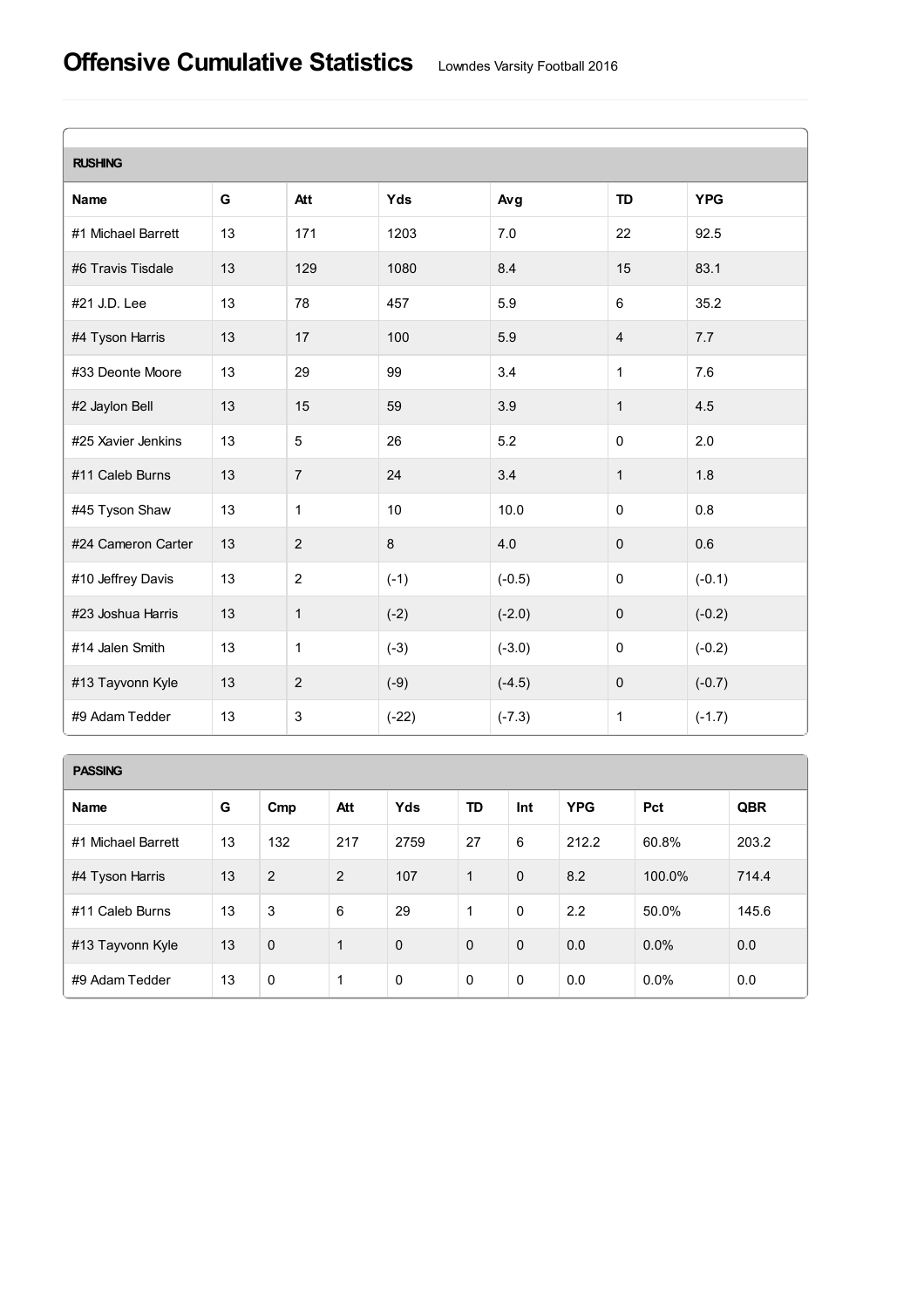| <b>RECEIVING</b>     |    |                |             |          |              |            |  |  |
|----------------------|----|----------------|-------------|----------|--------------|------------|--|--|
| Name                 | G  | <b>Rec</b>     | Yds         | Avg      | TD           | <b>YPG</b> |  |  |
| #4 Tyson Harris      | 13 | 48             | 864         | 18.0     | 11           | 66.5       |  |  |
| #25 Xavier Jenkins   | 13 | 28             | 664         | 23.7     | 8            | 51.1       |  |  |
| #13 Tayvonn Kyle     | 13 | 25             | 634         | 25.4     | 6            | 48.8       |  |  |
| #48 Marcus Gary      | 13 | $9\,$          | 305         | 33.9     | 3            | 23.5       |  |  |
| #6 Travis Tisdale    | 13 | 10             | 233         | 23.3     | $\mathbf 0$  | 17.9       |  |  |
| #14 Jalen Smith      | 13 | 6              | 89          | 14.8     | $\mathbf{1}$ | 6.8        |  |  |
| #82 Marcus Brownrigg | 13 | $\overline{4}$ | 57          | 14.3     | $\mathbf 0$  | 4.4        |  |  |
| #7 Mikko Washington  | 13 | $\sqrt{3}$     | 28          | 9.3      | $\Omega$     | 2.2        |  |  |
| #21 J.D. Lee         | 13 | 3              | 22          | 7.3      | $\mathbf 0$  | 1.7        |  |  |
| #33 Deonte Moore     | 13 | $\mathbf 0$    | $\mathbf 0$ | 0.0      | $\mathbf 0$  | 0.0        |  |  |
| #8 Dexter Smith      | 13 | 1              | $(-1)$      | $(-1.0)$ | 0            | $(-0.1)$   |  |  |

## **OFFENSIVEFUMBLES**

| Name               | <b>Fumbles</b> | <b>Fumbles Lost</b> |
|--------------------|----------------|---------------------|
| #21 J.D. Lee       | $\overline{4}$ | 4                   |
| #25 Xavier Jenkins | 2              | 2                   |
| #1 Michael Barrett | 3              | 3                   |
| #4 Tyson Harris    | 3              | 3                   |
| #6 Travis Tisdale  | 1              | 1                   |
| #13 Tayvonn Kyle   | 1              | 1                   |
| #11 Caleb Burns    |                | 1                   |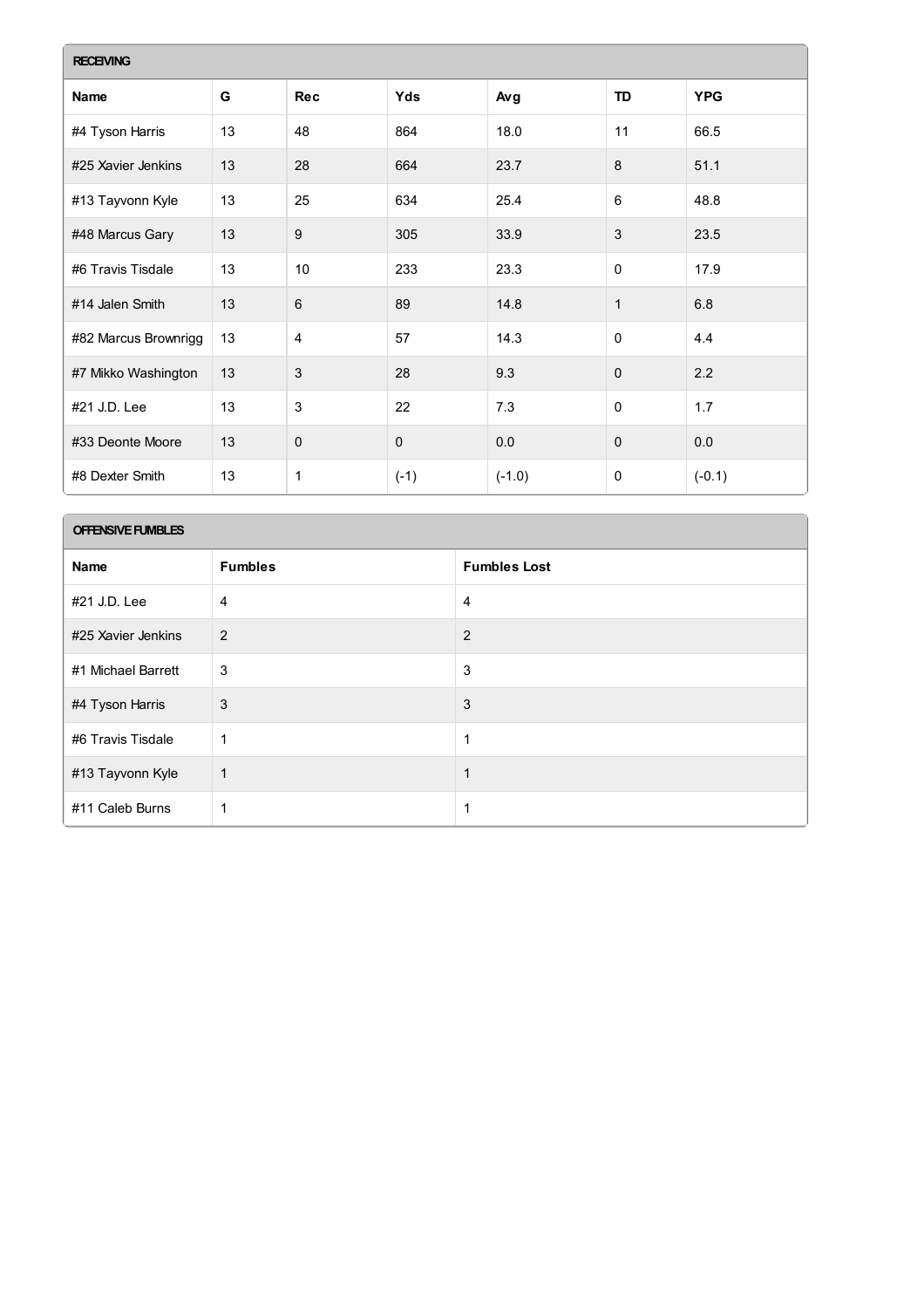| <b>TOTAL OFFENSE</b> |    |                |                     |              |                          |                    |            |  |  |
|----------------------|----|----------------|---------------------|--------------|--------------------------|--------------------|------------|--|--|
| Name                 | G  | <b>Plays</b>   | <b>Rush - Yards</b> | Pass - Yards | <b>TGT - Rec - Yards</b> | <b>Total Yards</b> | <b>YPG</b> |  |  |
| #1 Michael Barrett   | 13 | 388            | 171 - 1203          | 217 - 2759   | $0 - 0 - 0$              | 3962               | 304.8      |  |  |
| #6 Travis Tisdale    | 13 | 129            | 129 - 1080          | $0 - 0$      | $12 - 10 - 233$          | 1313               | 101.0      |  |  |
| #4 Tyson Harris      | 13 | 19             | $17 - 100$          | $2 - 107$    | $52 - 48 - 864$          | 1071               | 82.4       |  |  |
| #25 Xavier Jenkins   | 13 | $\overline{5}$ | $5 - 26$            | $0 - 0$      | $30 - 28 - 664$          | 690                | 53.1       |  |  |
| #13 Tayvonn Kyle     | 13 | $\sqrt{3}$     | $2 - (-9)$          | $1 - 0$      | 27 - 25 - 634            | 625                | 48.1       |  |  |
| #21 J.D. Lee         | 13 | 78             | $78 - 457$          | $0 - 0$      | $4 - 3 - 22$             | 479                | 36.8       |  |  |
| #48 Marcus Gary      | 13 | $\Omega$       | $0 - 0$             | $0 - 0$      | $9 - 9 - 305$            | 305                | 23.5       |  |  |
| #33 Deonte Moore     | 13 | 29             | $29 - 99$           | $0 - 0$      | $1 - 0 - 0$              | 99                 | 7.6        |  |  |
| #14 Jalen Smith      | 13 | $\mathbf{1}$   | $1 - (-3)$          | $0 - 0$      | $7 - 6 - 89$             | 86                 | 6.6        |  |  |
| #2 Jaylon Bell       | 13 | 15             | $15 - 59$           | $0 - 0$      | $0 - 0 - 0$              | 59                 | 4.5        |  |  |
| #82 Marcus Brownrigg | 13 | $\mathbf 0$    | $0 - 0$             | $0 - 0$      | $4 - 4 - 57$             | 57                 | 4.4        |  |  |
| #11 Caleb Burns      | 13 | 13             | $7 - 24$            | $6 - 29$     | $0 - 0 - 0$              | 53                 | 4.1        |  |  |
| #7 Mikko Washington  | 13 | $\mathsf 0$    | $0 - 0$             | $0 - 0$      | $3 - 3 - 28$             | 28                 | 2.2        |  |  |
| #45 Tyson Shaw       | 13 | $\mathbf{1}$   | $1 - 10$            | $0 - 0$      | $0 - 0 - 0$              | 10                 | 0.8        |  |  |
| #24 Cameron Carter   | 13 | 2              | $2 - 8$             | $0 - 0$      | $0 - 0 - 0$              | 8                  | 0.6        |  |  |
| #10 Jeffrey Davis    | 13 | 2              | $2 - (-1)$          | $0 - 0$      | $0 - 0 - 0$              | $(-1)$             | $(-0.1)$   |  |  |
| #8 Dexter Smith      | 13 | $\mathbf{0}$   | $0 - 0$             | $0 - 0$      | $1 - 1 - (-1)$           | $(-1)$             | $(-0.1)$   |  |  |
| #23 Joshua Harris    | 13 | $\mathbf{1}$   | $1 - (-2)$          | $0 - 0$      | $0 - 0 - 0$              | $(-2)$             | $(-0.2)$   |  |  |
| #9 Adam Tedder       | 13 | $\overline{4}$ | $3 - (-22)$         | $1 - 0$      | $0 - 0 - 0$              | $(-22)$            | $(-1.7)$   |  |  |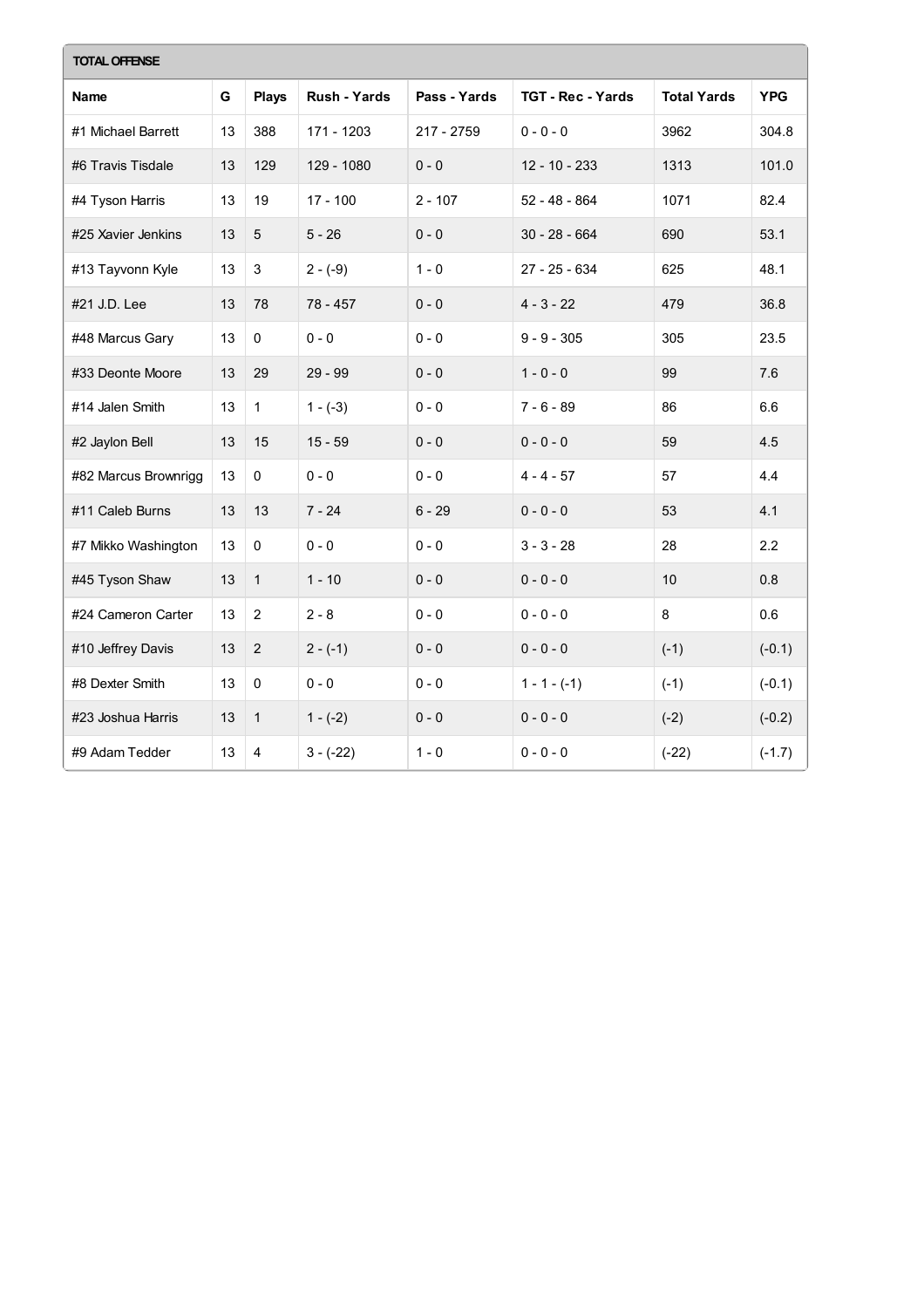| <b>ALL PURPOSE YARDS</b> |    |                  |             |             |                  |                         |                  |                         |            |
|--------------------------|----|------------------|-------------|-------------|------------------|-------------------------|------------------|-------------------------|------------|
| Name                     | G  | <b>Rush</b>      | <b>Rec</b>  | <b>KR</b>   | <b>PR</b>        | Int                     | <b>FR</b>        | <b>Total</b>            | <b>YPG</b> |
| #4 Tyson Harris          | 13 | 100              | 864         | 455         | 273              | 42                      | 0                | 1734                    | 133.4      |
| #6 Travis Tisdale        | 13 | 1080             | 233         | 50          | $\boldsymbol{0}$ | 0                       | $\pmb{0}$        | 1363                    | 104.8      |
| #1 Michael Barrett       | 13 | 1203             | $\pmb{0}$   | $\pmb{0}$   | 0                | 0                       | $\mathbf 0$      | 1203                    | 92.5       |
| #25 Xavier Jenkins       | 13 | 26               | 664         | 56          | $\pmb{0}$        | $\pmb{0}$               | $\pmb{0}$        | 746                     | 57.4       |
| #13 Tayvonn Kyle         | 13 | $\overline{4}$   | 634         | 63          | 21               | 17                      | $\mathbf 0$      | 739                     | 56.8       |
| #21 J.D. Lee             | 13 | 457              | 22          | $\mathbf 0$ | $\mathbf 0$      | 0                       | $\pmb{0}$        | 479                     | 36.8       |
| #48 Marcus Gary          | 13 | 0                | 305         | 0           | 0                | 0                       | $\mathbf 0$      | 305                     | 23.5       |
| #12 Fred Stewart         | 13 | $\mathbf 0$      | $\pmb{0}$   | $\pmb{0}$   | $\mathbf 0$      | 103                     | 46               | 149                     | 11.5       |
| #42 Jaharie Boone        | 13 | 0                | $\mathbf 0$ | $\pmb{0}$   | 0                | 125                     | $\mathbf 0$      | 125                     | 9.6        |
| #33 Deonte Moore         | 13 | 101              | $\pmb{0}$   | $\mathbf 0$ | $\mathbf 0$      | 0                       | $\mathbf{0}$     | 101                     | 7.8        |
| #14 Jalen Smith          | 13 | 0                | 89          | $\mathbf 0$ | $\mathbf 0$      | 0                       | $\mathbf 0$      | 89                      | 6.8        |
| #2 Jaylon Bell           | 13 | 63               | $\mathbf 0$ | $\pmb{0}$   | $\mathbf 0$      | $\pmb{0}$               | $\pmb{0}$        | 63                      | 4.8        |
| #82 Marcus Brownrigg     | 13 | $\mathsf 0$      | 57          | $\pmb{0}$   | 0                | 0                       | $\mathbf 0$      | 57                      | 4.4        |
| #3 Breanthony Carter     | 13 | $\mathbf 0$      | $\pmb{0}$   | $\pmb{0}$   | $\mathbf 0$      | 51                      | $\mathbf 0$      | 51                      | 3.9        |
| #11 Caleb Burns          | 13 | 42               | $\mathbf 0$ | 0           | 0                | 0                       | $\mathbf 0$      | 42                      | 3.2        |
| #15 Autsin Robinson      | 13 | $\pmb{0}$        | 0           | $\pmb{0}$   | $\mathbf 0$      | 33                      | $\mathbf 0$      | 33                      | 2.5        |
| #7 Mikko Washington      | 13 | $\pmb{0}$        | 28          | 0           | 0                | 0                       | $\mathbf 0$      | 28                      | 2.2        |
| #22 Terrell Belcher      | 13 | $\mathbf 0$      | 0           | $\pmb{0}$   | $\overline{4}$   | 20                      | $\mathbf 0$      | 24                      | 1.8        |
| #45 Tyson Shaw           | 13 | $10$             | $\mathbf 0$ | 0           | $\pmb{0}$        | $\pmb{0}$               | $\,6\,$          | 16                      | 1.2        |
| #34 Will Tolbert         | 13 | $\mathbf 0$      | $\pmb{0}$   | $\pmb{0}$   | $\pmb{0}$        | 11                      | $\overline{4}$   | 15                      | $1.2$      |
| #38 Keith Hosendolph     | 13 | $\pmb{0}$        | $\pmb{0}$   | $\pmb{0}$   | 9                | 0                       | $\mathbf 0$      | $\boldsymbol{9}$        | 0.7        |
| #24 Cameron Carter       | 13 | $\bf 8$          | $\pmb{0}$   | $\pmb{0}$   | $\pmb{0}$        | $\pmb{0}$               | $\pmb{0}$        | $\,8\,$                 | 0.6        |
| #17 Justin Smith         | 13 | $\pmb{0}$        | $\pmb{0}$   | $\pmb{0}$   | 8                | 0                       | $\mathbf 0$      | 8                       | 0.6        |
| #9 Adam Tedder           | 13 | $\boldsymbol{7}$ | $\pmb{0}$   | $\pmb{0}$   | $\pmb{0}$        | $\pmb{0}$               | $\mathbf 0$      | $\sqrt{7}$              | 0.5        |
| #10 Jeffrey Davis        | 13 | $\pmb{0}$        | $\pmb{0}$   | $\pmb{0}$   | $\mathsf 0$      | $\pmb{0}$               | $\boldsymbol{7}$ | $\boldsymbol{7}$        | 0.5        |
| #28 Tymere Moore         | 13 | $\pmb{0}$        | $\pmb{0}$   | $\pmb{0}$   | $\pmb{0}$        | $\overline{\mathbf{4}}$ | $\pmb{0}$        | $\overline{\mathbf{4}}$ | 0.3        |